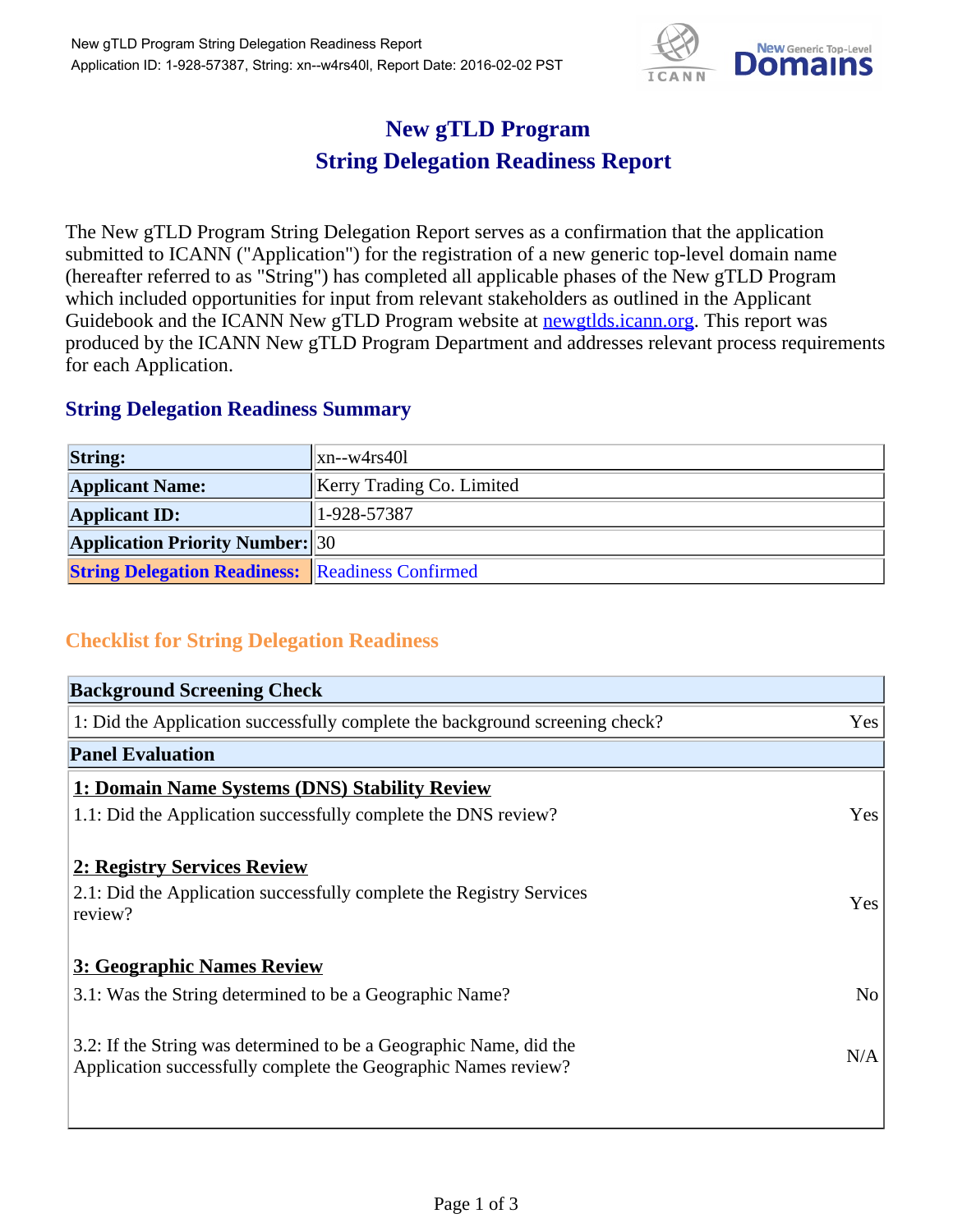

| 4: Financial Review<br>4.1: Did the Application successfully complete the Financial Capability<br>review?                                                                                                                                                                                                                                                    | Yes |
|--------------------------------------------------------------------------------------------------------------------------------------------------------------------------------------------------------------------------------------------------------------------------------------------------------------------------------------------------------------|-----|
| <b>5: Technical Review</b><br>5.1: Did the Application successfully complete the Technical and<br><b>Operation Capability review?</b>                                                                                                                                                                                                                        | Yes |
| <b>6: String Similarity Review</b><br>$\vert$ 6.1: Was the Application determined to not be confusingly similar to other<br>applied for strings, including through String Confusion Objections?                                                                                                                                                              | Yes |
| 6.2: If the Application was determined to be confusingly similar to other<br>applied for strings, including through String Confusion Objections, did the<br>Application prevail in the string contention resolution process (CPE,<br>Auction, and/or Self-Resolution of String Contention via<br>withdrawal/termination of all other members in contention)? | N/A |

| <b>Public Comment Period</b>                                                                                                                                                                   |                |
|------------------------------------------------------------------------------------------------------------------------------------------------------------------------------------------------|----------------|
| 1: Was the public provided an opportunity to submit comments on the Application?                                                                                                               | Yes            |
| 2: Were comments for the Application considered by evaluation panels?                                                                                                                          | Yes            |
| <b>Objection Process</b>                                                                                                                                                                       |                |
| 1: Were objections filed against the Application?                                                                                                                                              | <b>No</b>      |
| 2: If objections were filed against the Application, did Applicant prevail in the dispute<br>resolution proceedings for all Legal Rights, Limited Public Interest and Community<br>Objections? | N/A            |
| Governmental Advisory Committee (GAC) Advice                                                                                                                                                   |                |
| 1: Did the GAC have an opportunity to provide advice for the Application?                                                                                                                      | Yes            |
| 2: Did the GAC provide consensus GAC advice that the String should not be approved by<br>the ICANN Board?                                                                                      | <b>No</b>      |
| 3: If the GAC provided consensus GAC advice to the ICANN Board, did the ICANN Board<br>(or New gTLD Program Committee) accept the GAC advice?                                                  | N/A            |
| <b>Accountability Mechanisms</b>                                                                                                                                                               |                |
| 1: Was the Application the subject of a complaint or review through one of ICANN's<br>accountability mechanisms (Reconsideration or Independent Review)?                                       | N <sub>0</sub> |
| 1.1: If yes, did the BGC, ICANN Board or New gTLD Program Committee determine that<br>the Application should not proceed to contracting?                                                       | N/A            |